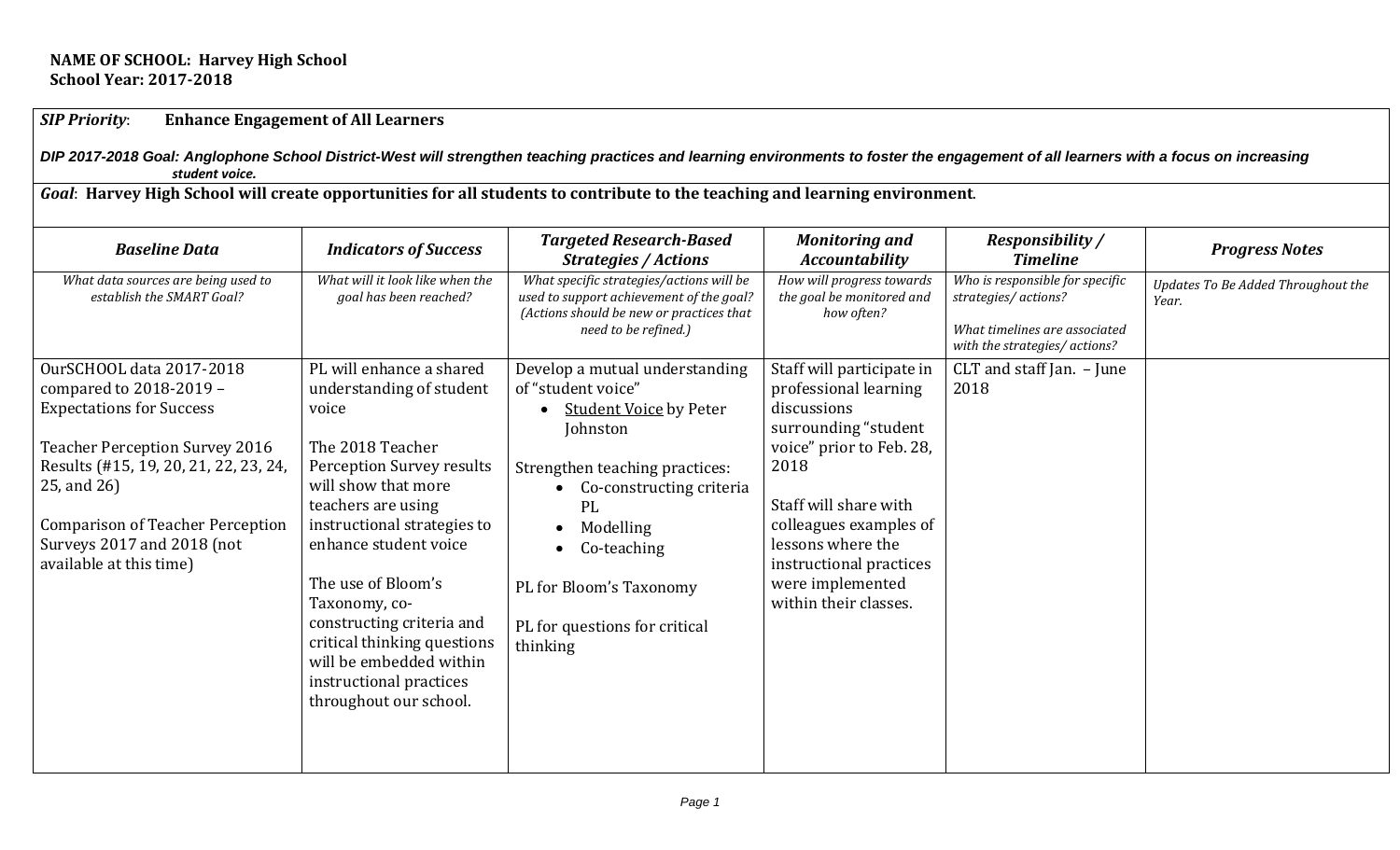# *SIP Priority*: **Focus on Formative Assessment Practices to Support Pedagogy and Learning**

DIP 2017-2018 Anglophone School District-West will build upon the use of formative assessment practices and strategies to allow learners to share: where they are; where  *they are going; how they are going to get there; and what to do next, with an emphasis on students as assessment capable learners.*

*Goal*: Harvey High School staff will strengthen established formative assessment practices and work collaboratively to develop assessment capable learners.

| <b>Baseline Data</b>                                                                | <b>Indicators of Success</b>                                                                                                                                                                                                                                                                            | <b>Targeted Research-Based</b><br><b>Strategies / Actions</b>                                                                                                                                                                                                                                                                                                       | <b>Monitoring and</b><br><b>Accountability</b>                                                                                                                                                                                                                                                                                                                                                          | <b>Responsibility</b> /<br><b>Timeline</b>                                                                               | <b>Progress Notes</b>                      |
|-------------------------------------------------------------------------------------|---------------------------------------------------------------------------------------------------------------------------------------------------------------------------------------------------------------------------------------------------------------------------------------------------------|---------------------------------------------------------------------------------------------------------------------------------------------------------------------------------------------------------------------------------------------------------------------------------------------------------------------------------------------------------------------|---------------------------------------------------------------------------------------------------------------------------------------------------------------------------------------------------------------------------------------------------------------------------------------------------------------------------------------------------------------------------------------------------------|--------------------------------------------------------------------------------------------------------------------------|--------------------------------------------|
| What data sources are being used to<br>establish the SMART Goal?                    | What will it look like when the<br>goal has been reached?                                                                                                                                                                                                                                               | What specific strategies/actions will be<br>used to support achievement of the goal?<br>(Actions should be new or practices that<br>need to be refined.)                                                                                                                                                                                                            | How will progress towards<br>the goal be monitored and<br>how often?                                                                                                                                                                                                                                                                                                                                    | Who is responsible for specific<br>strategies/actions?<br>What timelines are associated<br>with the strategies/ actions? | Updates To Be Added Throughout the<br>Year |
| <b>OurSCHOOL data 2017-2018</b><br><b>Teacher Perception Survey</b><br>2016(#27-34) | OurSCHOOL data 2018-<br>2019 results will show an<br>increase in rigor.<br>2018 Teacher Perception<br>Survey results will show<br>an improvement in<br>formative assessment to<br>monitor student goals,<br>inform planning for<br>individual students and<br>provide on-going feedback<br>to students. | Develop a mutual understanding<br>of assessment capable learners.<br>PL opportunities will be provided<br>on PowerTeacher Pro to enter<br>comments about observations<br>and conversations.<br>Integrate conversations and<br>observations data into evaluation<br>practices at the high school level,<br>PL regarding efficient data<br>collection and management. | Staff will participate in<br>on-going PL<br>discussions regarding<br>assessment capable<br>learners.<br>Trained staff will share<br>with colleagues'<br>strategies to record<br>and manage<br>observation and<br>conversation data<br>using PT Pro.<br><b>Experienced staff will</b><br>share and model<br>established<br>conversation and<br>observation data<br>management and<br>collection methods. | <b>CLT</b> and District Leads<br>Michelle, Ara, Penny, Julia<br>and Marc Michaud<br>District Leads and staff             |                                            |